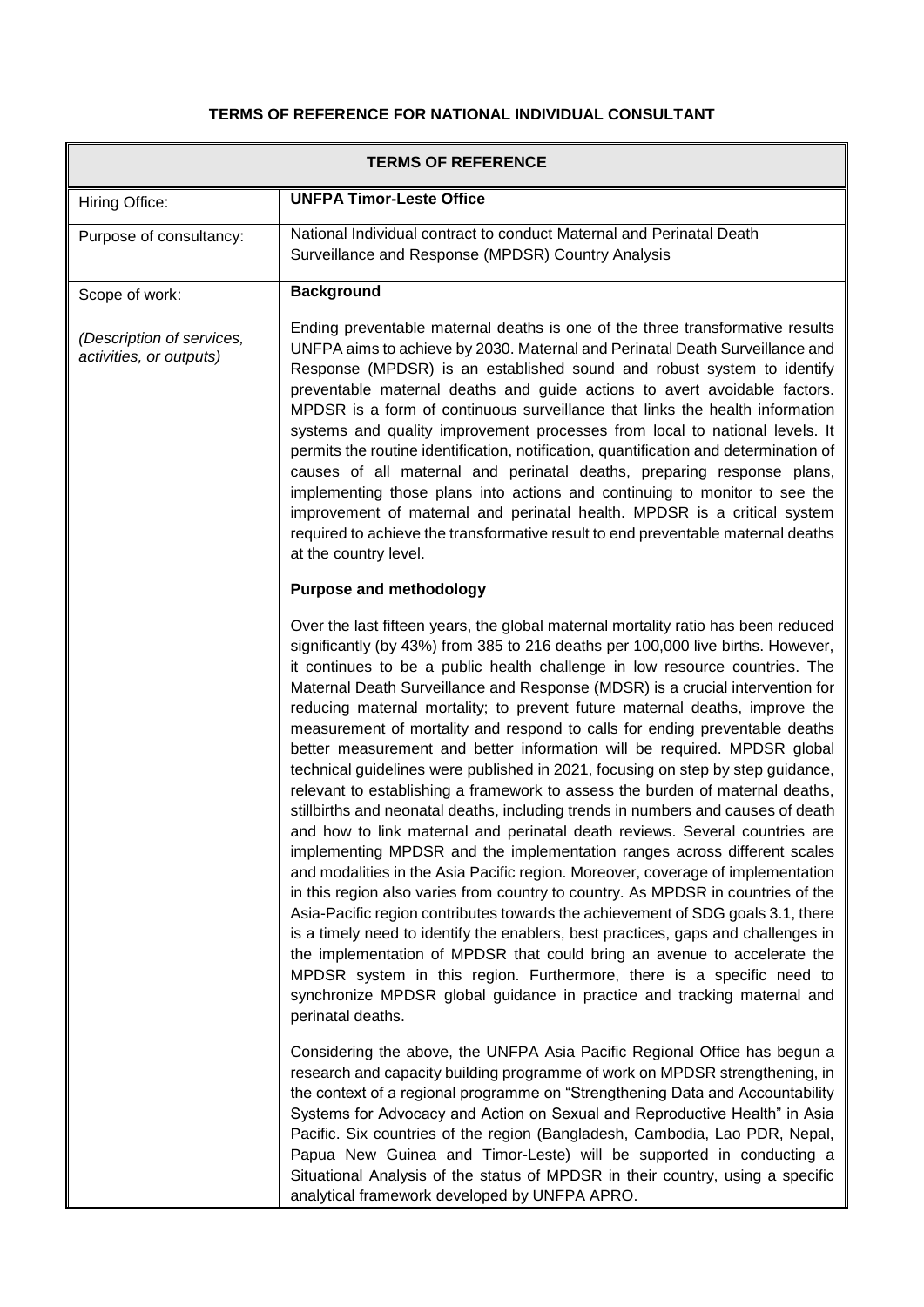|                                                                                                              | To support this work, UNFPA Timor-Leste country office is seeking a national<br>consultant to conduct country-level interviews, focus groups and other analyses<br>to identify and document the enablers, best practices, gaps, challenges and next<br>steps of MPDSR implementation at country level, with an aim to improve the<br>MPDSR system. The selected consultant will be expected to conduct this<br>qualitative analysis for an expected 25 working days.<br><b>Main responsibilities:</b>                                 |
|--------------------------------------------------------------------------------------------------------------|---------------------------------------------------------------------------------------------------------------------------------------------------------------------------------------------------------------------------------------------------------------------------------------------------------------------------------------------------------------------------------------------------------------------------------------------------------------------------------------------------------------------------------------|
|                                                                                                              |                                                                                                                                                                                                                                                                                                                                                                                                                                                                                                                                       |
|                                                                                                              | Identify key MPDSR stakeholders at national and subnational level, and<br>prepare a key informants dataset;<br>Prepare a detailed plan for interviews and focus groups, to be shared with<br>٠<br>the SRH team in Timor-Leste for validation;<br>Support the Timor-Leste UNFPA office and APRO in the organisation of a<br>Stakeholders meeting, to present research scope and components of the<br>analysis to technical and ministerial counterparts;<br>Using the UNFPA-developed Quality Interviews Guideline (which will be<br>٠ |
|                                                                                                              | provided to the selected consultant), collect data through key informant<br>interviews, in-depth interviews, focus group discussions, or workshops (as<br>appropriate);                                                                                                                                                                                                                                                                                                                                                               |
|                                                                                                              | Coordinate with the MPDSR focal point in Ministry of Health, MPDSR focal<br>point in UNFPA country office, MPDSR specialist in APRO and other<br>relevant stakeholders;                                                                                                                                                                                                                                                                                                                                                               |
|                                                                                                              | Synthesis and analysis of the qualitative data;                                                                                                                                                                                                                                                                                                                                                                                                                                                                                       |
|                                                                                                              | Prepare a report based on qualitative analysis findings;<br>Presenting the final draft report to the Timor-Leste and APRO SRH Teams.                                                                                                                                                                                                                                                                                                                                                                                                  |
| Duration and working<br>schedule:                                                                            | 25 working days starting from the signing of the Consultancy contract and up to<br>August 2022.                                                                                                                                                                                                                                                                                                                                                                                                                                       |
| Place where services are<br>to be delivered:                                                                 | Home based - The individual consultant will work independently from home,<br>with participation in stakeholders' meetings taking place in-person, or any<br>required travel for conducting interviews.                                                                                                                                                                                                                                                                                                                                |
| Delivery dates and how<br>work will be delivered (e.g.<br>electronic, hard copy etc.):                       | The selected consultant will provide the following deliverables to the UNFPA<br>country office and regional office:                                                                                                                                                                                                                                                                                                                                                                                                                   |
|                                                                                                              | A detailed report on qualitative analysis of MPDSR, using the developed<br><b>Qualitative Guidelines checklist</b>                                                                                                                                                                                                                                                                                                                                                                                                                    |
|                                                                                                              | A brief synopsis of the report addressing country-level action plan based on<br>٠<br>the findings;                                                                                                                                                                                                                                                                                                                                                                                                                                    |
|                                                                                                              | A data set (transcriptions/audio records of any interview, other data as used<br>in the analysis, Key informant datasets).                                                                                                                                                                                                                                                                                                                                                                                                            |
|                                                                                                              | All deliverables are to be provided in English.                                                                                                                                                                                                                                                                                                                                                                                                                                                                                       |
| Monitoring and progress<br>control, including reporting<br>requirements, periodicity<br>format and deadline: | An initial meeting will be held with the supervisor in UNFPA Country office and<br>APRO to agree on the workplan. Weekly virtual meetings will be held with the<br>supervisor and relevant staff, as required. Approval of consultancy deliverables<br>is done by UNFPA.                                                                                                                                                                                                                                                              |
| Supervisory arrangements:                                                                                    | The consultant will work in close collaboration with the Maternal and Child Health<br>(MCH) of the Ministry of Health, under the direct supervision of the RH Program<br>Analyst at UNFPA Timor-Leste and overall guidance of UNFPA SRHR-HIV<br>Programme Specialist.                                                                                                                                                                                                                                                                 |